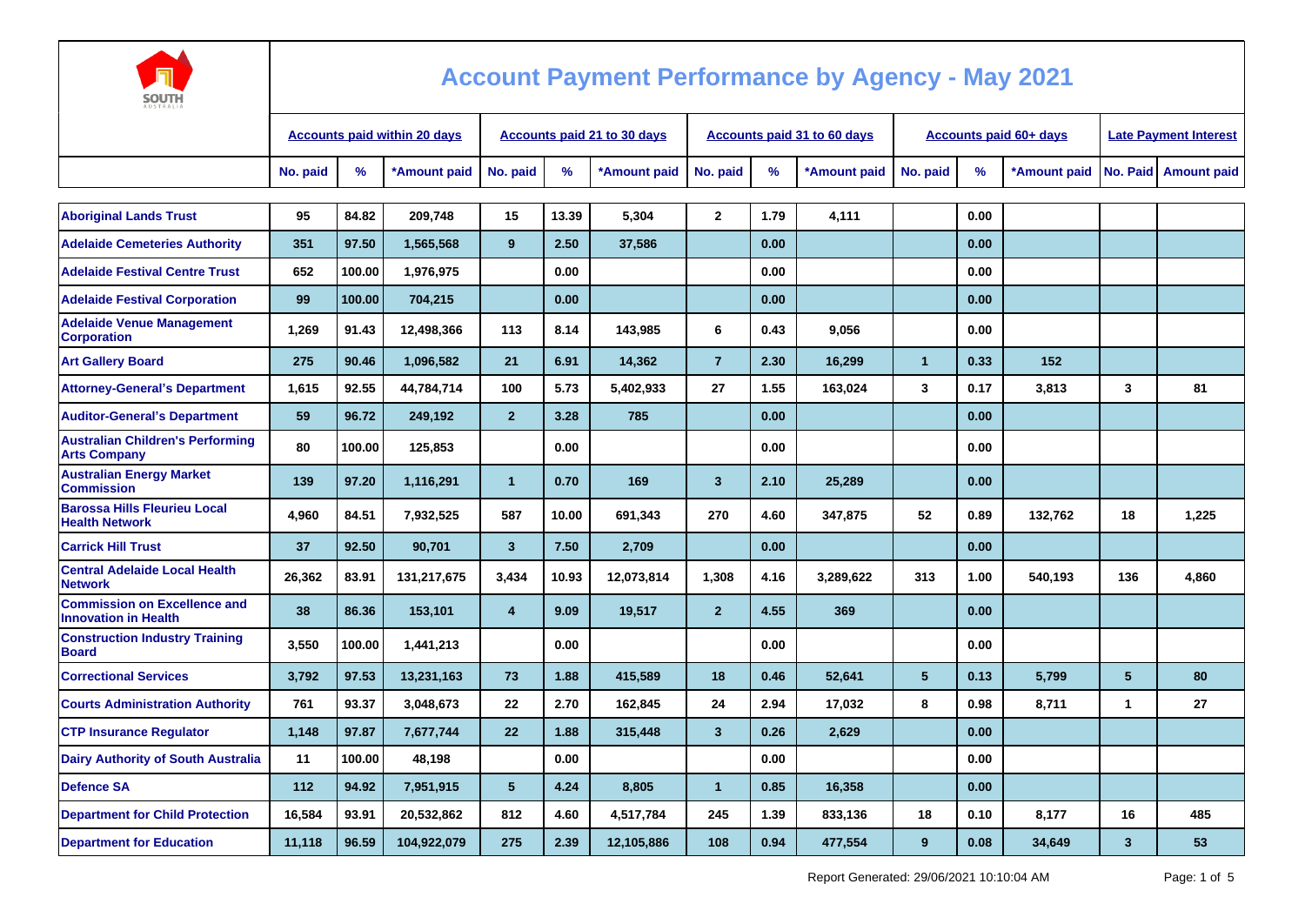

| AUSTRALIA                                                                           |                                     |       |                                    |                         |       |                                    |                         |      |                               |                |      |                              |              |                    |
|-------------------------------------------------------------------------------------|-------------------------------------|-------|------------------------------------|-------------------------|-------|------------------------------------|-------------------------|------|-------------------------------|----------------|------|------------------------------|--------------|--------------------|
|                                                                                     | <b>Accounts paid within 20 days</b> |       | <b>Accounts paid 21 to 30 days</b> |                         |       | <b>Accounts paid 31 to 60 days</b> |                         |      | <b>Accounts paid 60+ days</b> |                |      | <b>Late Payment Interest</b> |              |                    |
|                                                                                     | No. paid                            | $\%$  | *Amount paid                       | No. paid                | %     | *Amount paid                       | No. paid                | %    | *Amount paid                  | No. paid       | %    | *Amount paid                 | No. Paid     | <b>Amount paid</b> |
| <b>Department for Energy and Mining</b>                                             | 465                                 | 91.36 | 35,347,361                         | 29                      | 5.70  | 1,527,611                          | 15                      | 2.95 | 217,822                       |                | 0.00 |                              | 4            | 153                |
| <b>Department for Environment and</b><br>Water                                      | 2,223                               | 86.94 | 8,675,321                          | 228                     | 8.92  | 1,404,171                          | 92                      | 3.60 | 600,933                       | 14             | 0.55 | 17,241                       |              |                    |
| <b>Department for Health and</b><br>Wellbeing                                       | 6,518                               | 80.25 | 67,636,005                         | 915                     | 11.27 | 12,079,010                         | 602                     | 7.41 | 7,218,600                     | 87             | 1.07 | 489,305                      | 126          | 9,125              |
| <b>Department for Infrastructure and</b><br><b>Transport</b>                        | 30,017                              | 93.34 | 333,602,464                        | 1,564                   | 4.86  | 13,093,322                         | 469                     | 1.46 | 3,683,017                     | 108            | 0.34 | 1,149,806                    | $\mathbf{3}$ | 151                |
| Department for Innovation and<br><b>Skills</b>                                      | 2,483                               | 97.68 | 12,079,040                         | 39                      | 1.53  | 147,405                            | 17                      | 0.67 | 155,421                       | 3              | 0.12 | 3,997                        | $\mathbf{2}$ | 39                 |
| <b>Department for Trade and</b><br><b>Investment</b>                                | 233                                 | 83.51 | 1,320,723                          | 40                      | 14.34 | 195,867                            | $\overline{\mathbf{4}}$ | 1.43 | 16,071                        | $\overline{2}$ | 0.72 | 2,092,902                    |              |                    |
| <b>Department of Human Services</b>                                                 | 5,733                               | 94.81 | 22,041,743                         | 209                     | 3.46  | 1,362,087                          | 96                      | 1.59 | 172,395                       | 9              | 0.15 | 18,715                       | 4            | 118                |
| <b>Department of Primary Industries</b><br>and Regions SA                           | 2,118                               | 93.14 | 18,352,581                         | 107                     | 4.71  | 2,006,915                          | 44                      | 1.93 | 1,288,998                     | 5 <sup>5</sup> | 0.22 | 323,765                      | 9            | 1,836              |
| <b>Department of Treasury and</b><br><b>Finance</b>                                 | 1,249                               | 88.58 | 5,749,572                          | 113                     | 8.01  | 1,610,072                          | 39                      | 2.77 | 313,359                       | 9              | 0.64 | 34,599                       | 10           | 467                |
| <b>Distribution Lessor Corporation</b>                                              |                                     |       |                                    |                         |       |                                    |                         |      |                               |                |      |                              |              |                    |
| <b>Education &amp; Early Childhood</b><br><b>Registration &amp; Standards Board</b> | 66                                  | 98.51 | 134,523                            | 1                       | 1.49  | 527                                |                         | 0.00 |                               |                | 0.00 |                              |              |                    |
| <b>Electoral Commission SA</b>                                                      | 121                                 | 97.58 | 218,978                            | $\overline{\mathbf{3}}$ | 2.42  | 15,127                             |                         | 0.00 |                               |                | 0.00 |                              |              |                    |
| <b>Environment Protection Authority</b>                                             | 218                                 | 91.98 | 889,316                            | 17                      | 7.17  | 42,779                             | $\mathbf{2}$            | 0.84 | 2,420                         |                | 0.00 |                              |              |                    |
| <b>Essential Services Commission</b>                                                | 40                                  | 90.91 | 175,496                            | $\overline{4}$          | 9.09  | 114,195                            |                         | 0.00 |                               |                | 0.00 |                              |              |                    |
| <b>Eyre and Far North Local Health</b><br><b>Network</b>                            | 2,291                               | 79.71 | 3,663,643                          | 399                     | 13.88 | 337,699                            | 162                     | 5.64 | 109,533                       | 22             | 0.77 | 9,118                        | 1            | 11                 |
| <b>Flinders and Upper North Local</b><br><b>Health Network</b>                      | 1,827                               | 89.82 | 4,173,761                          | 135                     | 6.64  | 284,764                            | 60                      | 2.95 | 137,443                       | 12             | 0.59 | 5,105                        | $\mathbf{3}$ | 63                 |
| <b>Generation Lessor Corporation</b>                                                |                                     |       |                                    |                         |       |                                    |                         |      |                               |                |      |                              |              |                    |
| <b>Green Industries SA</b>                                                          | 59                                  | 92.19 | 138,490                            | $\overline{\mathbf{3}}$ | 4.69  | 1,579                              | $\overline{2}$          | 3.13 | 57,339                        |                | 0.00 |                              |              |                    |
| <b>History Trust of South Australia</b>                                             | 192                                 | 94.12 | 330,494                            | 11                      | 5.39  | 15,915                             |                         | 0.00 |                               | 1              | 0.49 | 61                           |              |                    |
| <b>HomeStart Finance</b>                                                            | 293                                 | 85.17 | 1,148,842                          | 51                      | 14.83 | 265,382                            |                         | 0.00 |                               |                | 0.00 |                              |              |                    |
| <b>Infrastructure South Australia</b>                                               | 26                                  | 86.67 | 117,428                            | 4                       | 13.33 | 41,570                             |                         | 0.00 |                               |                | 0.00 |                              |              |                    |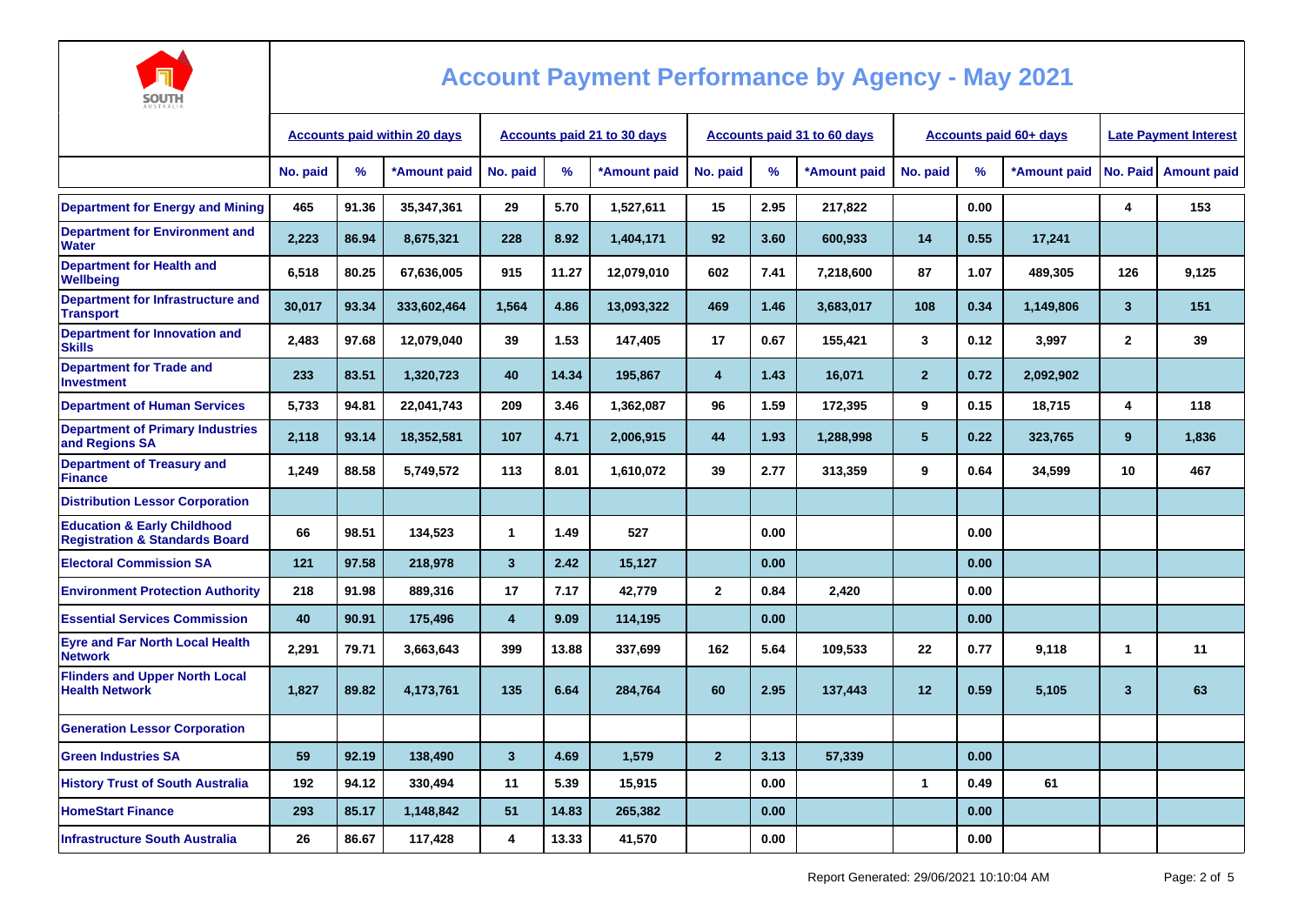

| <b>AUSTRALIA</b>                                                         |                                     |        |              |                                    |       |              |                      |      |                             |                         |                        |                              |                |                      |
|--------------------------------------------------------------------------|-------------------------------------|--------|--------------|------------------------------------|-------|--------------|----------------------|------|-----------------------------|-------------------------|------------------------|------------------------------|----------------|----------------------|
|                                                                          | <b>Accounts paid within 20 days</b> |        |              | <b>Accounts paid 21 to 30 days</b> |       |              |                      |      | Accounts paid 31 to 60 days |                         | Accounts paid 60+ days | <b>Late Payment Interest</b> |                |                      |
|                                                                          | No. paid                            | %      | *Amount paid | No. paid                           | %     | *Amount paid | No. paid             | %    | *Amount paid                | No. paid                | $\%$                   | *Amount paid                 |                | No. Paid Amount paid |
| <b>Legal Services Commission</b>                                         | 4.445                               | 99.37  | 3.015.279    | 19                                 | 0.42  | 12,644       | 5 <sup>5</sup>       | 0.11 | 944                         | $\overline{\mathbf{4}}$ | 0.09                   | 2,570                        |                |                      |
| <b>Libraries Board of South Australia</b>                                | 199                                 | 86.52  | 2,459,632    | 19                                 | 8.26  | 87,336       | 12                   | 5.22 | 45,664                      |                         | 0.00                   |                              | $\mathbf{1}$   | 16                   |
| <b>Lifetime Support Authority</b>                                        | 1,591                               | 86.09  | 2,243,624    | 230                                | 12.45 | 443,583      | 27                   | 1.46 | 75,503                      |                         | 0.00                   |                              | $\overline{2}$ | 31                   |
| <b>Limestone Coast Local Health</b><br><b>Network</b>                    | 2,424                               | 88.31  | 4,356,063    | 228                                | 8.31  | 238,108      | 88                   | 3.21 | 110,870                     | 5                       | 0.18                   | 3,287                        | 6              | 89                   |
| <b>Local Government Finance</b><br><b>Authority</b>                      | 21                                  | 100.00 | 25,994       |                                    | 0.00  |              |                      | 0.00 |                             |                         | 0.00                   |                              |                |                      |
| <b>Motor Accident Commission</b>                                         | $\mathbf{2}$                        | 100.00 | 653          |                                    | 0.00  |              |                      | 0.00 |                             |                         | 0.00                   |                              |                |                      |
| <b>Museum Board</b>                                                      | 205                                 | 86.13  | 522,341      | 21                                 | 8.82  | 158,468      | 9                    | 3.78 | 9,644                       | $\overline{\mathbf{3}}$ | 1.26                   | 469                          |                |                      |
| <b>Northern Adelaide Local Health</b><br><b>Network</b>                  | 5,445                               | 84.30  | 12,940,010   | 489                                | 7.57  | 5,384,764    | 440                  | 6.81 | 1,993,530                   | 85                      | 1.32                   | 283,641                      | 104            | 3,827                |
| <b>Office for Recreation, Sport and</b><br>Racing                        | 846                                 | 97.24  | 2,108,643    | 22                                 | 2.53  | 495,904      | $\blacktriangleleft$ | 0.11 | 1,078                       | $\mathbf{1}$            | 0.11                   | 200                          |                |                      |
| <b>Office of the Commissioner for</b><br><b>Public Sector Employment</b> | 102                                 | 85.71  | 367,184      | 12                                 | 10.08 | 47,995       | 5                    | 4.20 | 19,862                      |                         | 0.00                   |                              |                |                      |
| <b>Premier and Cabinet</b>                                               | 983                                 | 92.47  | 27,499,919   | 66                                 | 6.21  | 1,205,274    | 14                   | 1.32 | 162,791                     |                         | 0.00                   |                              | $\overline{2}$ | 173                  |
| <b>Public Trustee</b>                                                    | 81                                  | 80.20  | 1,123,113    | 17                                 | 16.83 | 70.120       | 3                    | 2.97 | 5.606                       |                         | 0.00                   |                              |                |                      |
| <b>ReturnToWorkSA</b>                                                    | 246                                 | 97.62  | 6,245,855    | $\overline{\mathbf{4}}$            | 1.59  | 577,995      | $\overline{2}$       | 0.79 | 838,198                     |                         | 0.00                   |                              |                |                      |
| <b>Riverland Mallee Coorong Local</b><br><b>Health Network</b>           | 3,294                               | 91.99  | 4,269,692    | 176                                | 4.91  | 468,782      | 93                   | 2.60 | 105,290                     | 18                      | 0.50                   | 8,357                        | $\mathbf{2}$   | 33                   |
| <b>SA Ambulance Service</b>                                              | 3,153                               | 91.02  | 6,310,605    | 220                                | 6.35  | 2,342,267    | 80                   | 2.31 | 177,671                     | 11                      | 0.32                   | 7,562                        | $\mathbf{3}$   | 62                   |
| <b>SA Country Fire Service</b>                                           | 1.690                               | 91.20  | 5,508,286    | 114                                | 6.15  | 300,383      | 40                   | 2.16 | 703,798                     | 9                       | 0.49                   | 32,446                       | 5              | 304                  |
| <b>SACE Board of South Australia</b>                                     | 120                                 | 88.89  | 279,172      | 9                                  | 6.67  | 11,915       | $\overline{2}$       | 1.48 | 13,134                      | $\overline{\mathbf{4}}$ | 2.96                   | 13,118                       |                |                      |
| <b>South Australia Police</b>                                            | 3,894                               | 83.13  | 28,129,578   | 580                                | 12.38 | 4,255,699    | 161                  | 3.44 | 1,358,024                   | 49                      | 1.05                   | 24,900                       | 11             | 989                  |
| <b>South Australian Country Arts</b><br><b>Trust</b>                     | 327                                 | 90.33  | 701,091      | 32                                 | 8.84  | 8,036        | $\overline{2}$       | 0.55 | 1,347                       | $\mathbf{1}$            | 0.28                   | 352                          |                |                      |
| <b>South Australian Film Corporation</b>                                 | 78                                  | 91.76  | 1,749,112    | 6                                  | 7.06  | 3,175        | $\mathbf{1}$         | 1.18 | 3,200                       |                         | 0.00                   |                              |                |                      |
| <b>South Australian Fire and</b><br><b>Emergency Service Commission</b>  | 145                                 | 90.06  | 26,478,873   | 11                                 | 6.83  | 279,104      | $\overline{4}$       | 2.48 | 7,112                       | $\mathbf{1}$            | 0.62                   | 50,000                       |                |                      |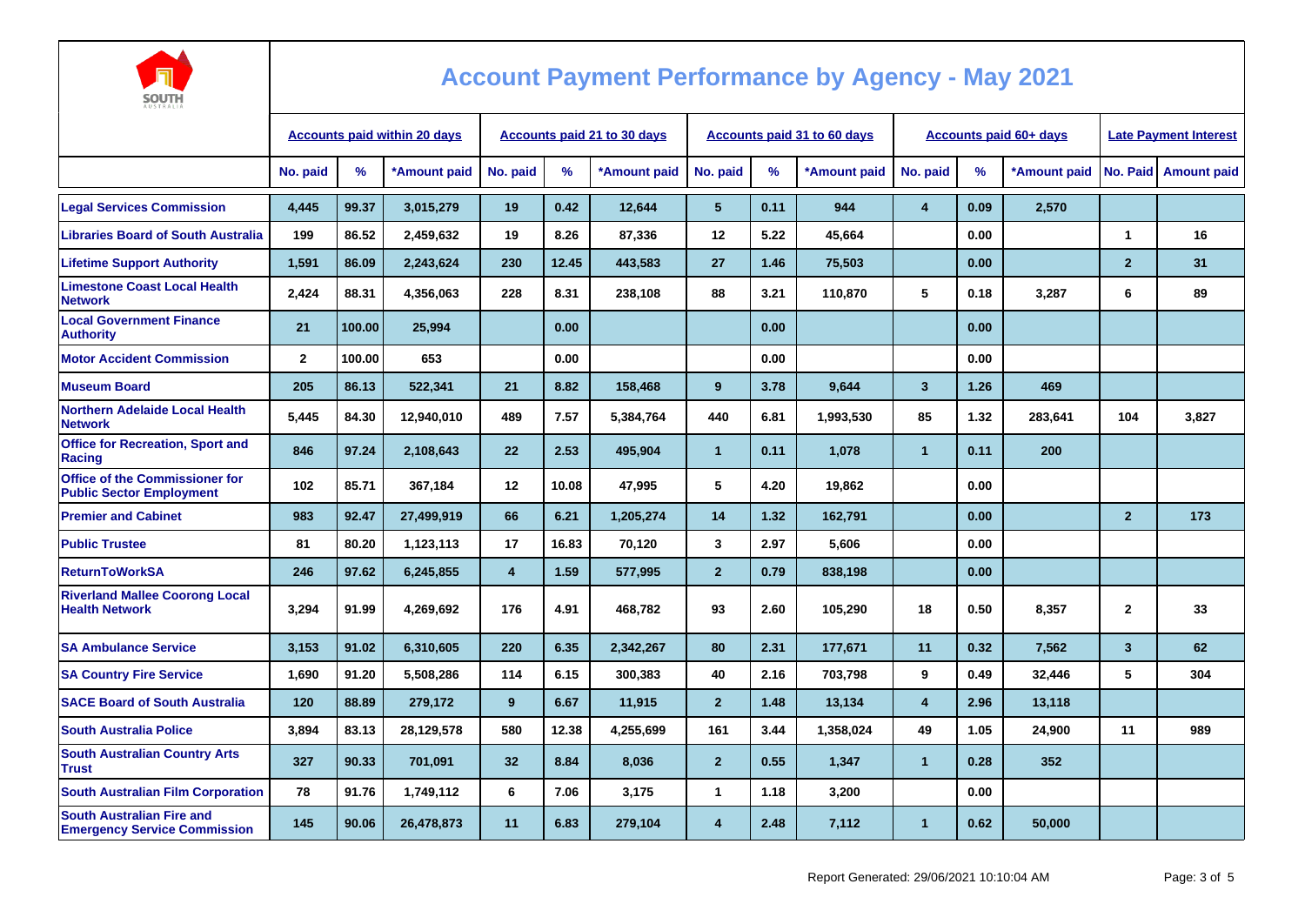

| AUSTRALIA                                                                                 |                                     |        |              |                                    |       |              |                 |      |                                    |                        |      |              |                              |                      |
|-------------------------------------------------------------------------------------------|-------------------------------------|--------|--------------|------------------------------------|-------|--------------|-----------------|------|------------------------------------|------------------------|------|--------------|------------------------------|----------------------|
|                                                                                           | <b>Accounts paid within 20 days</b> |        |              | <b>Accounts paid 21 to 30 days</b> |       |              |                 |      | <b>Accounts paid 31 to 60 days</b> | Accounts paid 60+ days |      |              | <b>Late Payment Interest</b> |                      |
|                                                                                           | No. paid                            | %      | *Amount paid | No. paid                           | %     | *Amount paid | No. paid        | %    | *Amount paid                       | No. paid               | $\%$ | *Amount paid |                              | No. Paid Amount paid |
| <b>South Australian Forestry</b><br><b>Corporation</b>                                    | 210                                 | 92.11  | 1,104,966    | 12                                 | 5.26  | 29,409       | 6               | 2.63 | 7,106                              |                        | 0.00 |              |                              |                      |
| <b>South Australian Government</b><br><b>Financing Authority</b>                          | 286                                 | 80.11  | 10,478,785   | 71                                 | 19.89 | 15,081,922   |                 | 0.00 |                                    |                        | 0.00 |              |                              |                      |
| <b>South Australian Housing Trust</b>                                                     | 19,374                              | 99.43  | 41,740,287   | 88                                 | 0.45  | 746,677      | 22              | 0.11 | 66,014                             | $\mathbf 1$            | 0.01 | 1,743        | $\mathbf{2}$                 | 27                   |
| <b>South Australian Metropolitan Fire</b><br><b>Service</b>                               | 641                                 | 89.03  | 3,563,528    | 60                                 | 8.33  | 55,969       | 18              | 2.50 | 12,334                             | $\mathbf{1}$           | 0.14 | 10           |                              |                      |
| <b>South Australian Productivity</b><br><b>Commission</b>                                 | 8                                   | 100.00 | 17,257       |                                    | 0.00  |              |                 | 0.00 |                                    |                        | 0.00 |              |                              |                      |
| <b>South Australian State Emergency</b><br><b>Service</b>                                 | 416                                 | 94.98  | 1,652,808    | 16                                 | 3.65  | 10,762       | 6               | 1.37 | 1,779                              |                        | 0.00 |              |                              |                      |
| <b>South Australian Tourism</b><br><b>Commission</b>                                      | 914                                 | 95.21  | 7,045,689    | 42                                 | 4.38  | 1,631,404    | 4               | 0.42 | 63,810                             |                        | 0.00 |              | $\mathbf{2}$                 | 90                   |
| <b>South Australian Water</b><br><b>Corporation</b>                                       | 4,362                               | 97.34  | 82,013,668   | 111                                | 2.48  | 674,907      | 8               | 0.18 | 130,336                            |                        | 0.00 |              | $\overline{2}$               | 32                   |
| <b>Southern Adelaide Local Health</b><br><b>Network</b>                                   | 6,611                               | 86.28  | 16,081,831   | 621                                | 8.10  | 5,150,749    | 349             | 4.55 | 1,120,749                          | 81                     | 1.06 | 204,932      | 36                           | 1,606                |
| <b>State Governor's Establishment</b>                                                     | 82                                  | 98.80  | 279,273      | $\mathbf{1}$                       | 1.20  | 1,577        |                 | 0.00 |                                    |                        | 0.00 |              |                              |                      |
| <b>State Opera of South Australia</b>                                                     | 188                                 | 89.95  | 307,062      | 14                                 | 6.70  | 20,889       | $\overline{7}$  | 3.35 | 27,665                             |                        | 0.00 |              |                              |                      |
| <b>State Theatre Company of South</b><br><b>Australia</b>                                 | 134                                 | 92.41  | 200,831      | 11                                 | 7.59  | 114,337      |                 | 0.00 |                                    |                        | 0.00 |              |                              |                      |
| <b>Study Adelaide</b>                                                                     | 90                                  | 92.78  | 190,408      | 4                                  | 4.12  | 7,134        | $\mathbf{2}$    | 2.06 | 1,804                              | $\mathbf{1}$           | 1.03 | 6,930        |                              |                      |
| <b>Superannuation Funds</b><br><b>Management Corporation of South</b><br><b>Australia</b> | 130                                 | 100.00 | 20,093,729   |                                    | 0.00  |              |                 | 0.00 |                                    |                        | 0.00 |              |                              |                      |
| <b>TAFESA</b>                                                                             | 2,035                               | 89.73  | 6,387,647    | 167                                | 7.36  | 412,084      | 62              | 2.73 | 106,013                            | 4                      | 0.18 | 2,299        |                              |                      |
| <b>Teachers' Registration Board</b>                                                       | 63                                  | 92.65  | 156,541      | 2 <sup>1</sup>                     | 2.94  | 418          | $\mathbf{1}$    | 1.47 | 28,512                             | $\overline{2}$         | 2.94 | 4,112        |                              |                      |
| <b>TechInSA</b>                                                                           | 36                                  | 67.92  | 137,644      | 16                                 | 30.19 | 20,046       | $\mathbf{1}$    | 1.89 | 83                                 |                        | 0.00 |              |                              |                      |
| <b>Transmission Lessor Corporation</b>                                                    |                                     |        |              |                                    |       |              |                 |      |                                    |                        |      |              |                              |                      |
| <b>Urban Renewal Authority</b>                                                            | 538                                 | 96.24  | 6,507,304    | 21                                 | 3.76  | 2,880,459    |                 | 0.00 |                                    |                        | 0.00 |              |                              |                      |
| <b>Wellbeing SA</b>                                                                       | 220                                 | 93.62  | 3,651,497    | 10                                 | 4.26  | 16,030       | $5\phantom{.0}$ | 2.13 | 15,299                             |                        | 0.00 |              | $\overline{1}$               | 15                   |
| <b>West Beach Trust</b>                                                                   | 403                                 | 95.95  | 1,207,983    | 14                                 | 3.33  | 9,821        | 3               | 0.71 | 1,093                              |                        | 0.00 |              |                              |                      |